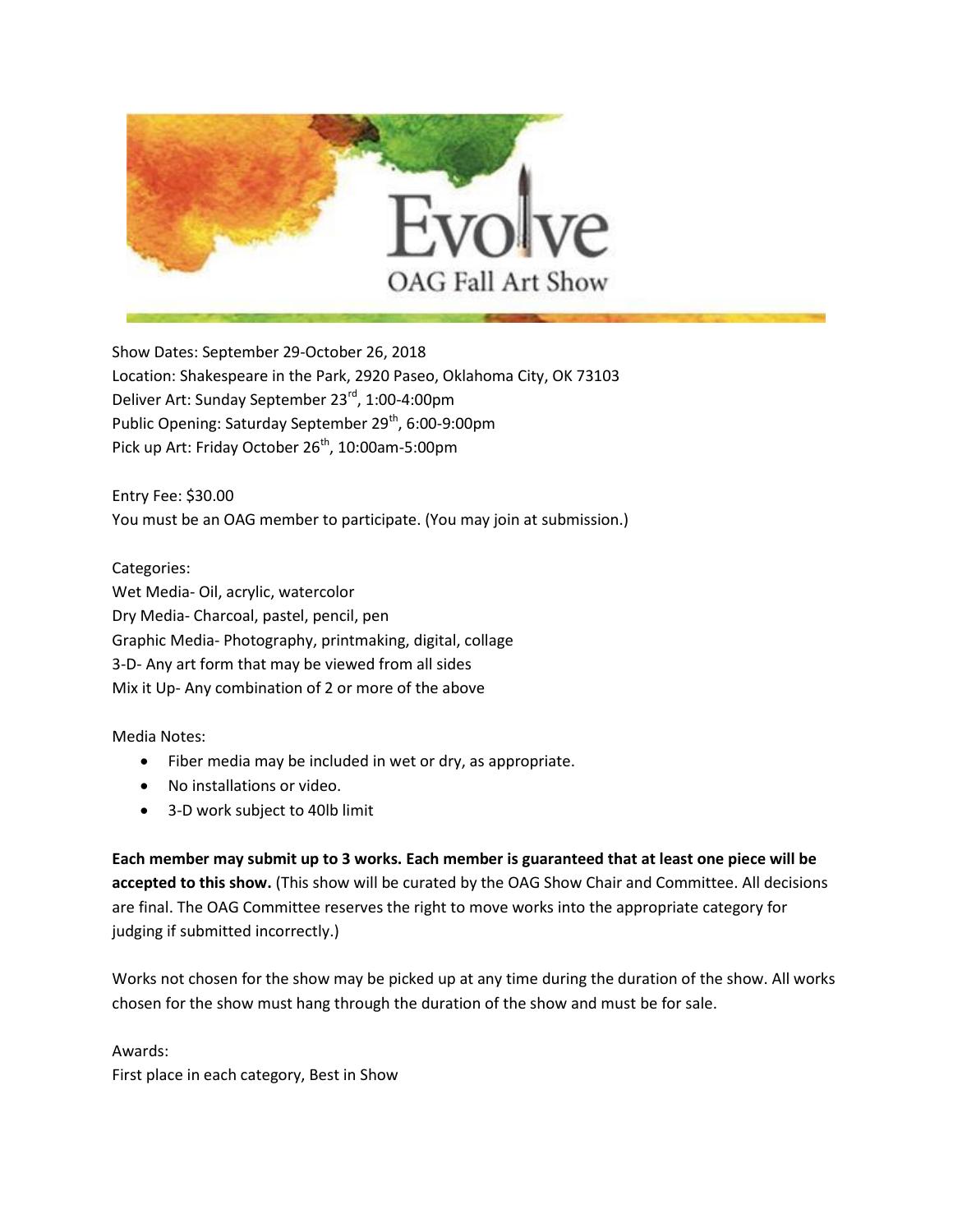## **Membership Form**

Evolve is open to members only. You may join at the time of submission. To begin or renew OAG membership, complete this page, OR you can join online at okartguild.com

| Membership type:                                                                             |  |  |  |  |
|----------------------------------------------------------------------------------------------|--|--|--|--|
| Individual Membership-\$36.00                                                                |  |  |  |  |
| Dual Membership-\$50.00 (second person must reside at same address)                          |  |  |  |  |
| Student Membership- \$20.00 (must be currently enrolled in an undergrad or postgrad program) |  |  |  |  |
| Is this a new membership or renewal?                                                         |  |  |  |  |

\_\_\_ New Membership \_\_\_\_Renewal